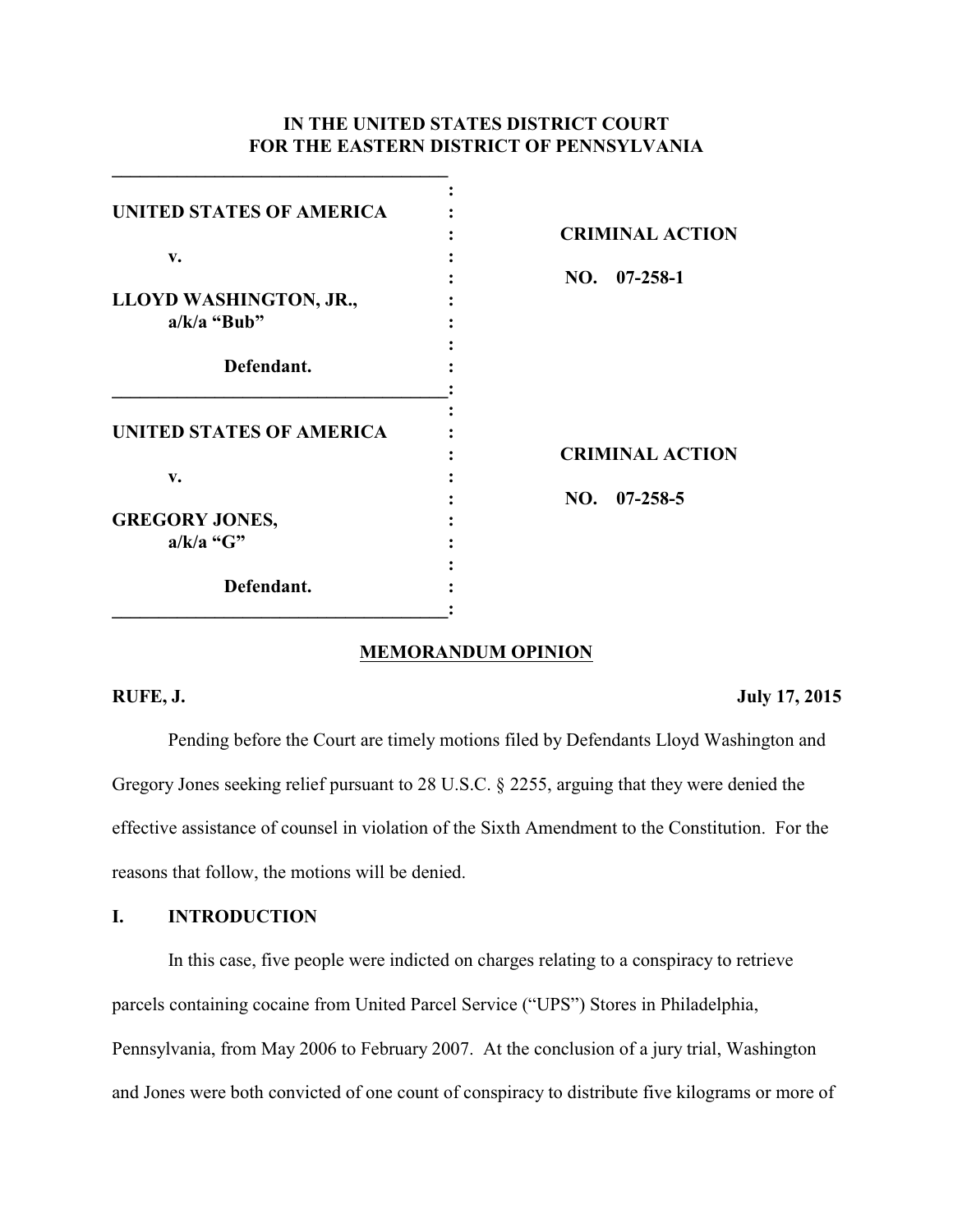cocaine and one count of attempted possession with intent to distribute five kilograms or more of cocaine, and aiding and abetting the same. The jury found a third defendant, Ronald Crawford, not guilty of the same charges, as well as a firearms charge. Two other defendants, including Mark Rimes, pleaded guilty before the trial and testified as government witnesses. After the Court denied post-trial motions for acquittal or a new trial, Washington was sentenced to 192 months of imprisonment and Jones was sentenced to 216 months of imprisonment. The Court of Appeals affirmed the judgments of conviction and sentence.

#### **II. STANDARD OF REVIEW**

Under the Antiterrorism and Effective Death Penalty Act of 1996 ("AEDPA"), a prisoner serving a sentence in federal custody may petition the court which imposed the sentence to vacate, set aside, or correct the sentence by asserting that "the sentence was imposed in violation of the Constitution or laws of the United States, or that the court was without jurisdiction to impose such sentence, or that the sentence was in excess of the maximum authorized by law, or is otherwise subject to collateral attack." Relief under AEDPA is extraordinary and "generally available only to protect against a fundamental defect which inherently results in a complete miscarriage of justice or an omission inconsistent with the rudimentary demands of fair procedure."<sup>2</sup> Claims of ineffective assistance of trial and appellate counsel are properly raised in a  $\S$  2255 motion.<sup>3</sup>

 $^{1}$  28 U.S.C. § 2255(a).

*United States v. DeLuca*, 889 F.2d 503, 506 (3d Cir. 1989). 2

*Massaro v. United States*, 538 U.S. 500, 504 (2003) ("[A]n ineffective-assistance-of-counsel claim may 3 be brought in a collateral proceeding under § 2255, whether or not the petitioner could have raised the claim on direct appeal.").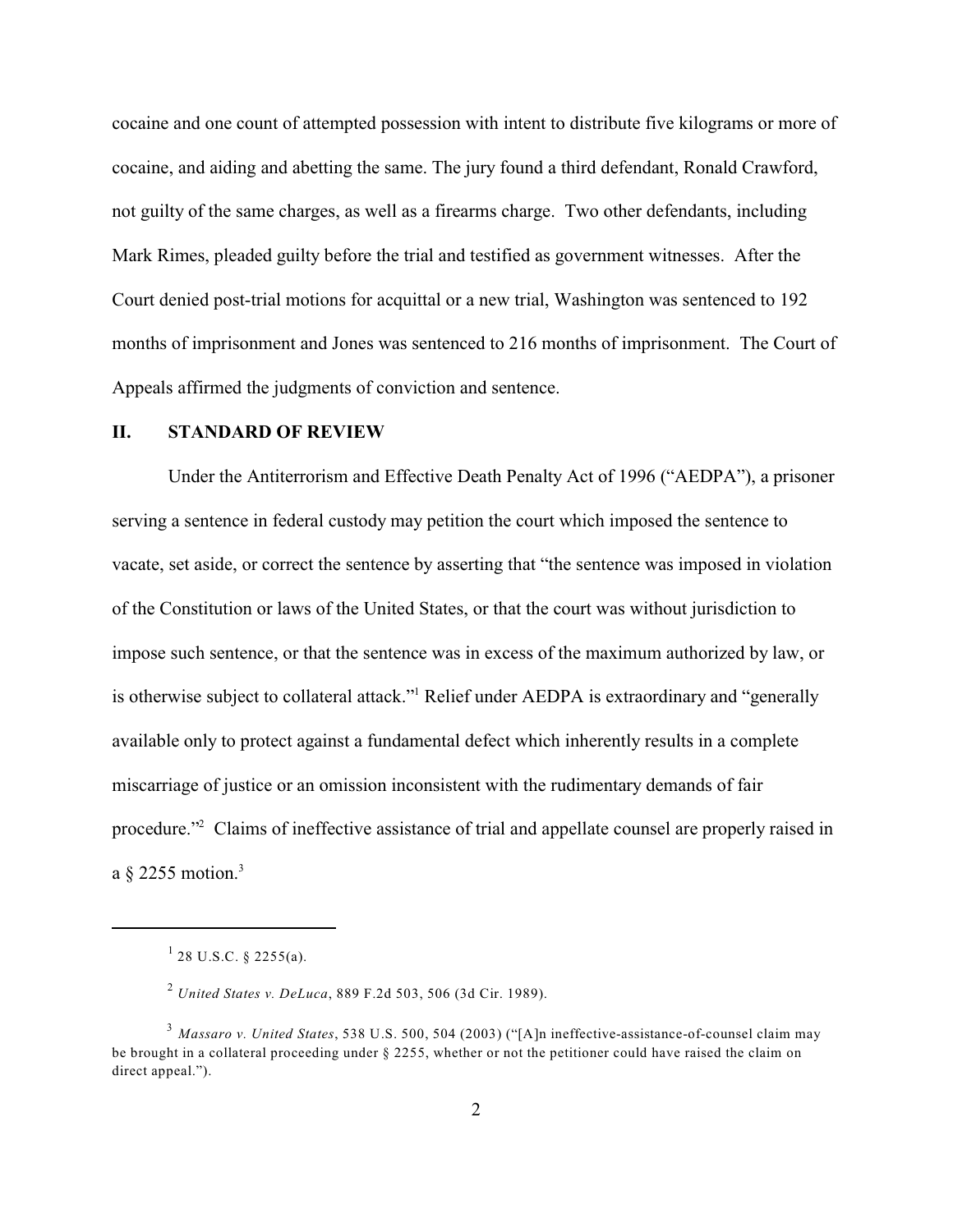The Sixth Amendment guarantees to each criminal defendant the effective assistance of counsel. Whether counsel was ineffective is evaluated under the guidelines of *Strickland v. Washington*. To prevail on an ineffective assistance of counsel claim:

First, the defendant must show that counsel's performance was deficient. This requires showing that counsel made errors so serious that counsel was not functioning as the "counsel" guaranteed the defendant by the Sixth Amendment. Second, the defendant must show that the deficient performance prejudiced the defense. This requires showing that counsel's errors were so serious as to deprive the defendant of a fair trial, a trial whose result is reliable.<sup>4</sup>

Counsel's performance is only deficient when it is "outside the wide range of professionally competent assistance."<sup>5</sup> For example, "[a]n attorney cannot be ineffective for failing to raise a claim that lacks merit," because in such cases, the attorney's performance is not deficient, and would not have affected the outcome of the proceeding.<sup>6</sup> Similarly, an ineffective assistance of counsel claim is not established upon the showing that an error had an effect on the proceedings; rather, a defendant must show that there is a reasonable probability that the outcome would have been different in the absence of such errors.<sup>7</sup> Prejudice occurs upon a showing that there is a reasonable possibility that but for counsel's deficient performance the outcome of the underlying proceeding would have been different.<sup>8</sup>

*Strickland v. Washington*, 466 U.S. 668, 687 (1984). 4

<sup>&</sup>lt;sup>5</sup> *Id.* at 690.

*Singletary v. Blaine*, 89 F. App'x 790, 794 (3d Cir. 2004) (citing *Moore v. Deputy Comm'r of SCI-*6 *Huntingdon*, 946 F.2d 236, 245 (3d Cir. 1991)).

*Strickland*, 466 U.S. at 694. 7

*Lewis v. Horn*, 581 F.3d 92, 106-07 (3d Cir. 2009). 8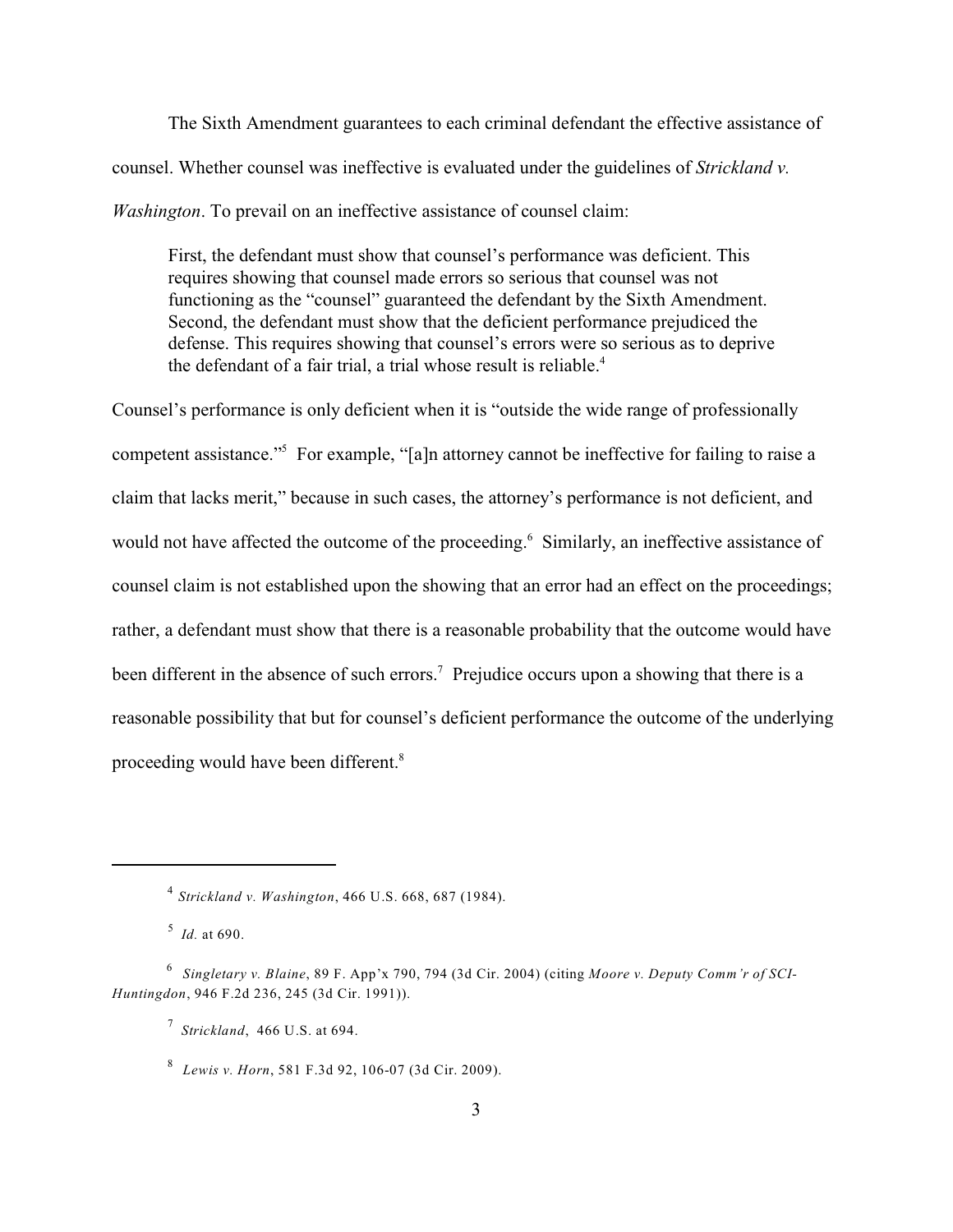#### **III. SUMMARY OF EVIDENCE AT TRIAL**

To provide context, the Court will recap briefly the facts as presented at trial.<sup>9</sup> On February 7, 2007, Philadelphia Police Detective Timothy King received a call from a UPS security specialist who had examined and opened two packages shipped to 211 South Street (a UPS Store) in Philadelphia and thought they contained cocaine. The detective went to investigate the area near the store and saw a silver Buick with its engine running; Washington and co-defendant Mark Rimes were inside the Buick. After a UPS driver arrived at and entered the UPS Store, the detective saw Washington walk up and down South Street, look into the front cab of the UPS truck, look into the UPS Store window, and circle the 200 block of South Street in the Buick approximately five times. Detective King then went to the UPS sorting facility and inspected the packages, which contained a white powder that field-tested positive for the presence of cocaine. The Philadelphia Police laboratory later confirmed that the white powder was in fact cocaine, weighing approximately 23.7 kilograms. After the field test, Detective King removed five bricks of cocaine from the parcels and resealed the parcels.

Detective King, State Trooper Joseph Nigro, and Special Agent Joseph Hartman then took up surveillance positions along South Street near the UPS Store, and the UPS inspector made a controlled delivery of the packages. Within five minutes of the delivery, Washington and Rimes returned in the silver Buick, and after Washington circled the block several times and walked up and down the street repeatedly, he eventually drove away. Some time later, the surveillance team observed a taxi driven by Crawford, with another defendant as passenger, park

 $9$  The facts are set forth in more detail in the Court's Memorandum Opinion denying Defendants' post-trial motions, with citations to trial transcripts that have been omitted herein. *United States v. Washington*, No. 07-258, 2012 WL 275113 (E.D. Pa. Jan. 30, 2012) *aff'd*, 543 F. App'x 171 (3d Cir. 2013).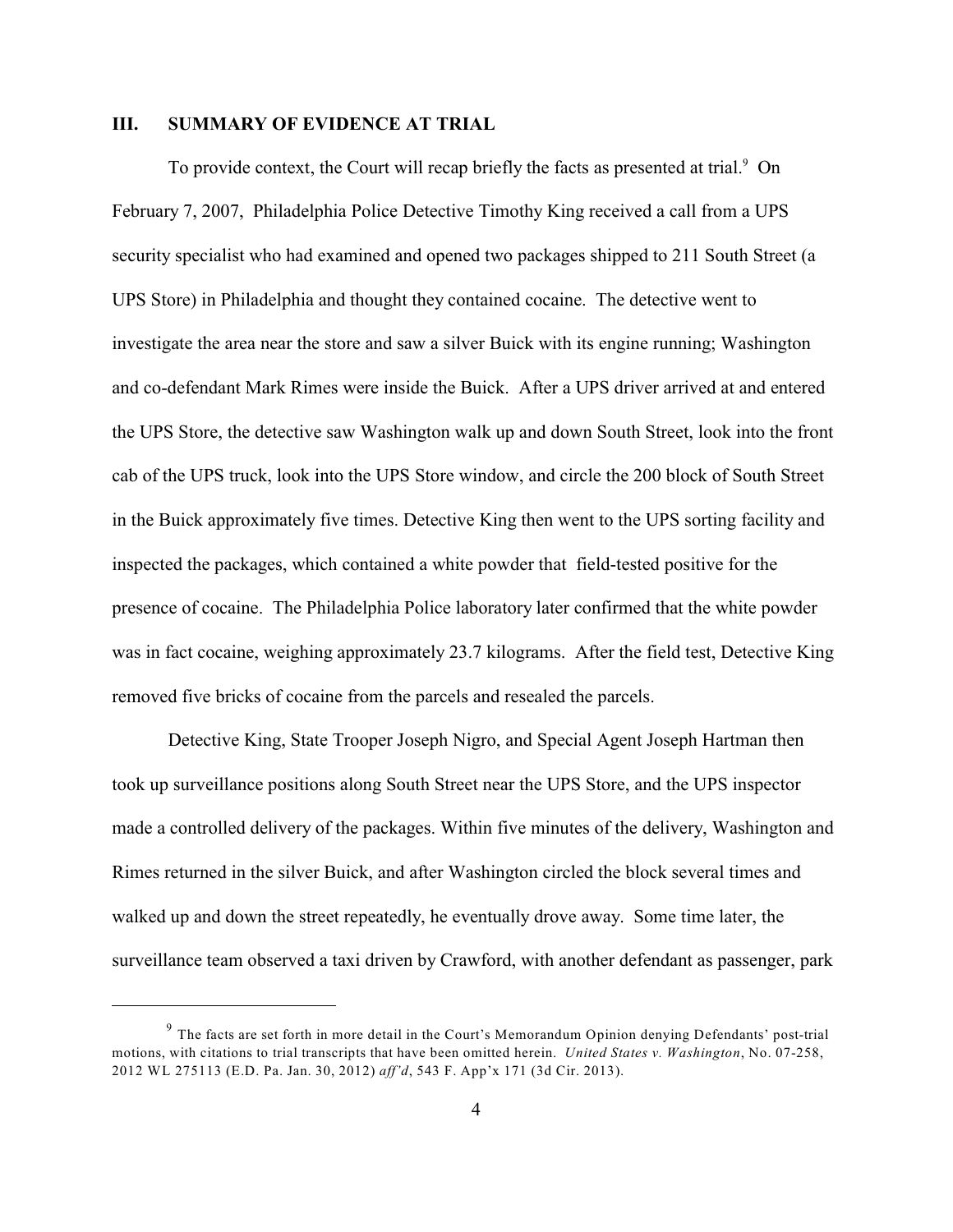directly in front of the UPS Store; the passenger retrieved the suspect parcels and the taxi drove a block away and pulled up directly behind Washington's Buick. The taxi then followed Washington's car to Delaware Avenue and onto northbound Interstate 95. The law enforcement officers effected a stop of both vehicles and arrested Washington, Crawford, Rimes, and Crawford's passenger. Approximately 18 months later, on August 27, 2008, federal agents located and arrested Jones in Mullica Hill, New Jersey. At the time of the arrest, law enforcement agents recovered approximately \$85,400 in cash and \$45,000 in jewelry, along with greeting cards addressed to Jones and business cards for three car rental locations and a commercial shipping depot.

A cooperating witness, who was not criminally charged, testified that Washington had arranged for her and one of the cooperating defendants to open mailboxes in the names of fictional businesses at the South Street UPS Store and another UPS Store located at 1735 Market Street in Philadelphia on May 15, 2006. Rimes testified that Washington coordinated several pick-ups of parcels of cocaine at the two UPS locations in the months leading up to his February 7, 2007 arrest, and described how Washington would then weigh the cocaine and package it in smaller bags, and also testified that Jones would visit the apartment and pick up money from Washington. Rimes testified to the trips to the UPS store on February 7, 2007, and meetings and telephone calls among Washington, Jones, and others.

At trial, the government introduced testimony from cooperating witnesses not charged in this case regarding Jones's involvement in a prior conspiracy to ship cocaine to Philadelphia through Federal Express by using stolen corporate accounts and false names. This evidence was admitted for the limited purpose of establishing that Jones had knowledge and intent to commit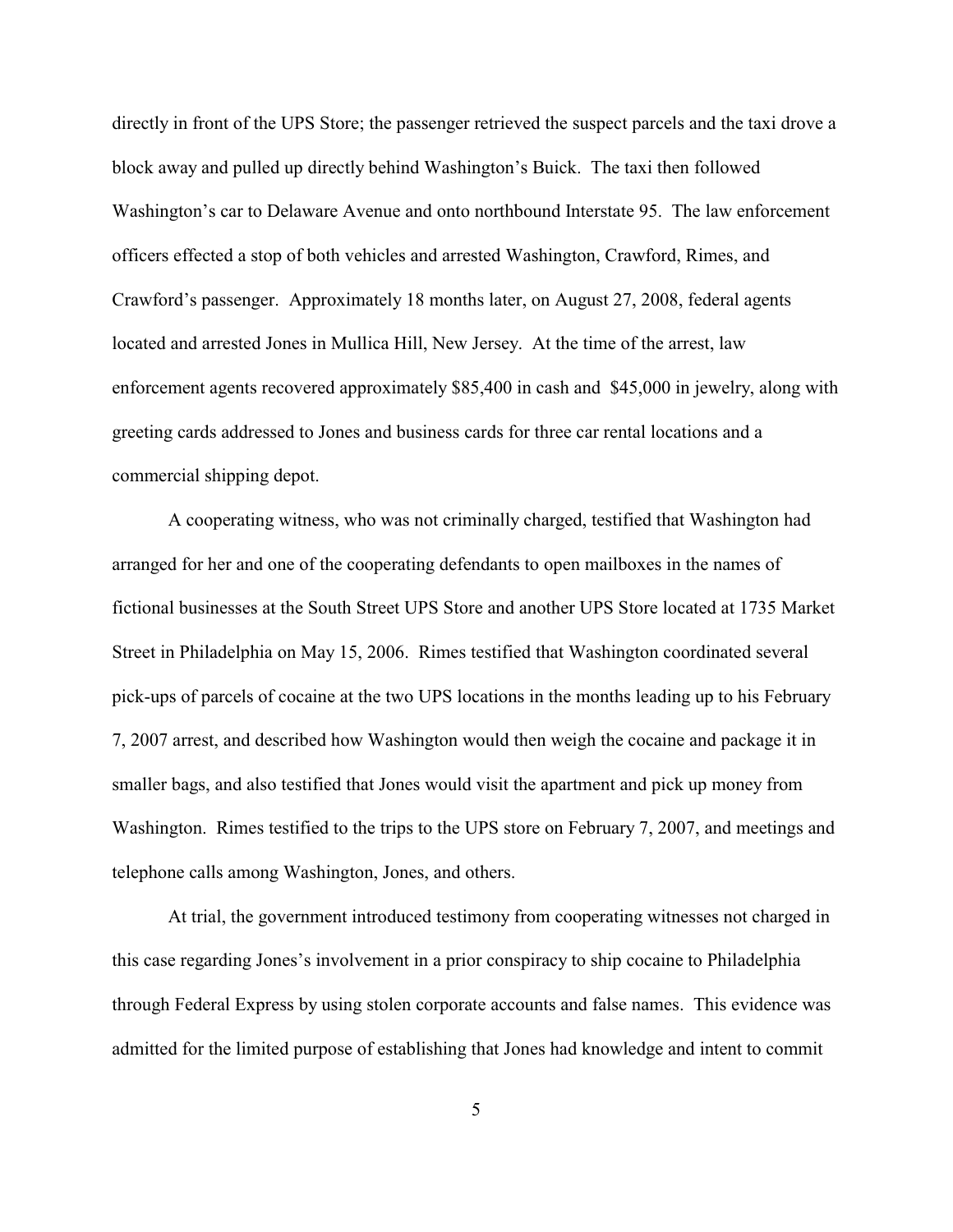the charged offenses, and as evidence of a common scheme. The witnesses testified that from the summer of 2005 until March 2006, they had arranged for cocaine to be shipped in Federal Express boxes and had used an apartment on Henry Avenue in Philadelphia to store and break down the drugs into smaller packages. One of these witnesses also testified that he often had sold Federal Express parcels of cocaine to Jones during this same time frame and that Jones frequently stopped by the Henry Avenue apartment to pick up the packages of cocaine. The jury also heard testimony from one of these witnesses that after Jones was arrested in this case, the two men saw each other in prison and Jones asked whether the other cooperating witness was "snitching."

#### **IV. DISCUSSION**

Washington argues that his trial counsel was ineffective because counsel failed to seek dismissal on the grounds that the Speedy Trial Act was violated under a "ruse exception" to 18 U.S.C. § 3161 and the Sixth Amendment, failed to pursue voir dire of the jury panel, failed to move for a mistrial after a witness identified Washington in court, failed to cross-examine a key witness for the government, failed to move to exclude the testimony of a key witness for the government, failed to move for a severance after the government sought to introduce evidence against a co-defendant pursuant to Federal Rule of Evidence 404(b), and failed to object to an erroneous jury instruction. Jones argues that although his trial attorney was generally effective, counsel was ineffective in failing to object to the same jury instruction identified by Washington. Jones also argues that his counsel on direct appeal, who was not the same attorney as at trial, failed to raise adequately on appeal the admission of 404(b) evidence relating to the earlier conspiracy and to evidence seized during Jones's arrest.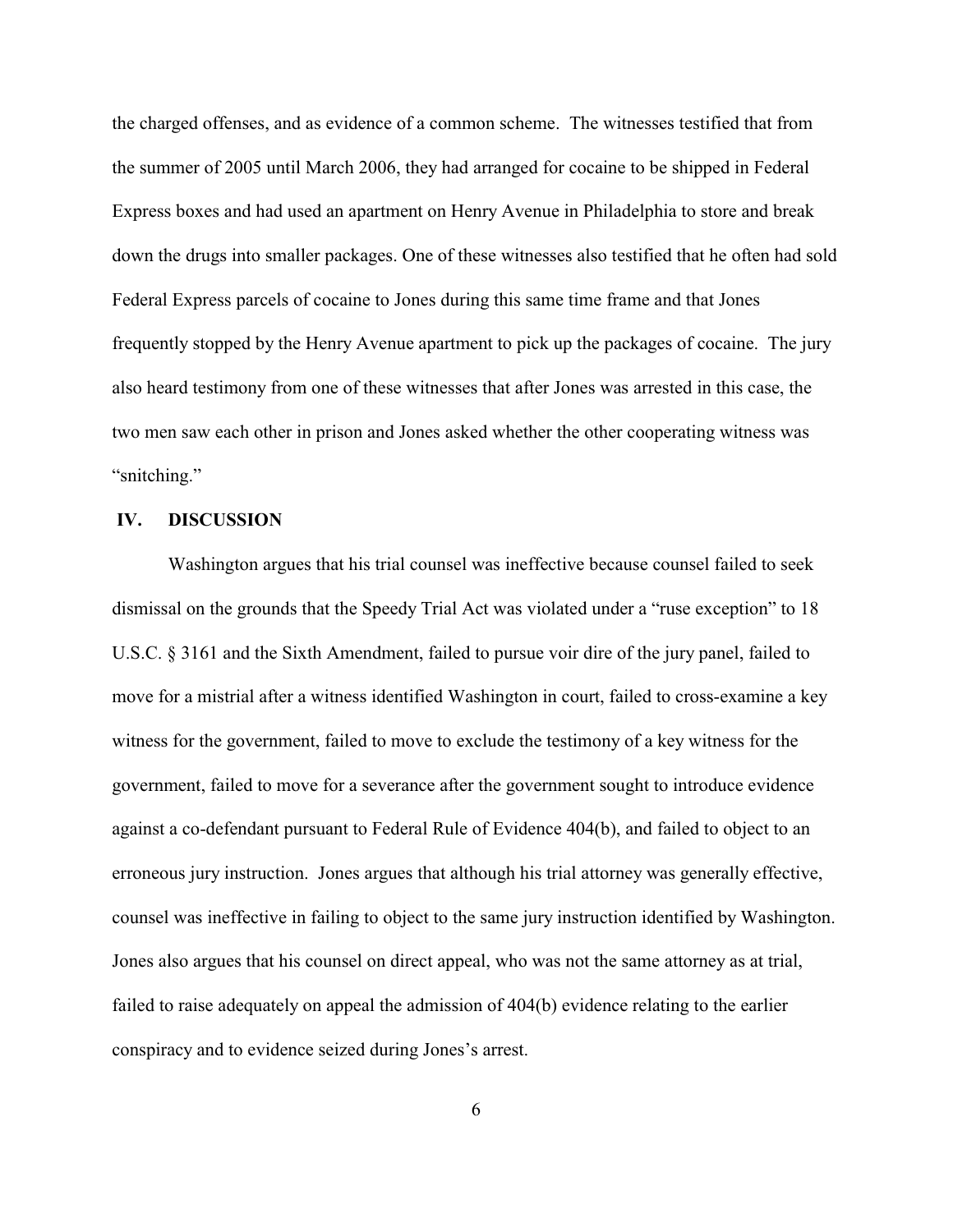#### *A*. *Speedy Trial*

The Speedy Trial Act requires that, "[a]ny information or indictment charging an individual with the commission of an offense shall be filed within thirty days from the date on which such individual was arrested or served with a summons in connection with such charges."<sup>10</sup> "If the government fails to comply with this time limit, the Speedy Trial Act requires the dismissal of charges in the complaint, with or without prejudice."<sup>11</sup> Ordinarily, the Speedy Trial Act only applies once a defendant is in federal, as opposed to state, custody. However, some federal appellate courts have recognized what is known as a "ruse exception" whereby the Speedy Trial Act "may be triggered by state detentions that are merely a ruse to detain the defendant solely for the purpose of bypassing the requirements of the Act."<sup>12</sup> The Third Circuit has not yet recognized the ruse exception, $\frac{13}{3}$  but the courts that have recognized it require "a showing that the Government knew or should have known that the defendant was restrained solely to answer federal charges."<sup>14</sup>

Washington has not alleged any facts that would support a finding that the government "arrange[d] with state authorities to have the state authorities detain a defendant until federal

 $^{10}$  18 U.S.C. § 3161(b).

*United States v. Dyer*, 325 F.3d 464, 467 (3d Cir. 2003) (citing 18 U.S.C. § 3162(a)(1) ("If, in the case 11 of any individual against whom a complaint is filed charging such individual with an offense, no indictment or information is filed within the time limit required by section 3161(b) as extended by section 3161(h) of this chapter, such charge against that individual contained in such complaint shall be dismissed or otherwise dropped.")).

*United States v. Benitez*, 34 F.3d 1489, 1494 (9th Cir. 1994) (citations omitted). 12

*Dyer*, 325 F.3d at 467. 13

*United States v. Woolfolk*, 399 F.3d 590, 596 (4th Cir. 2005). 14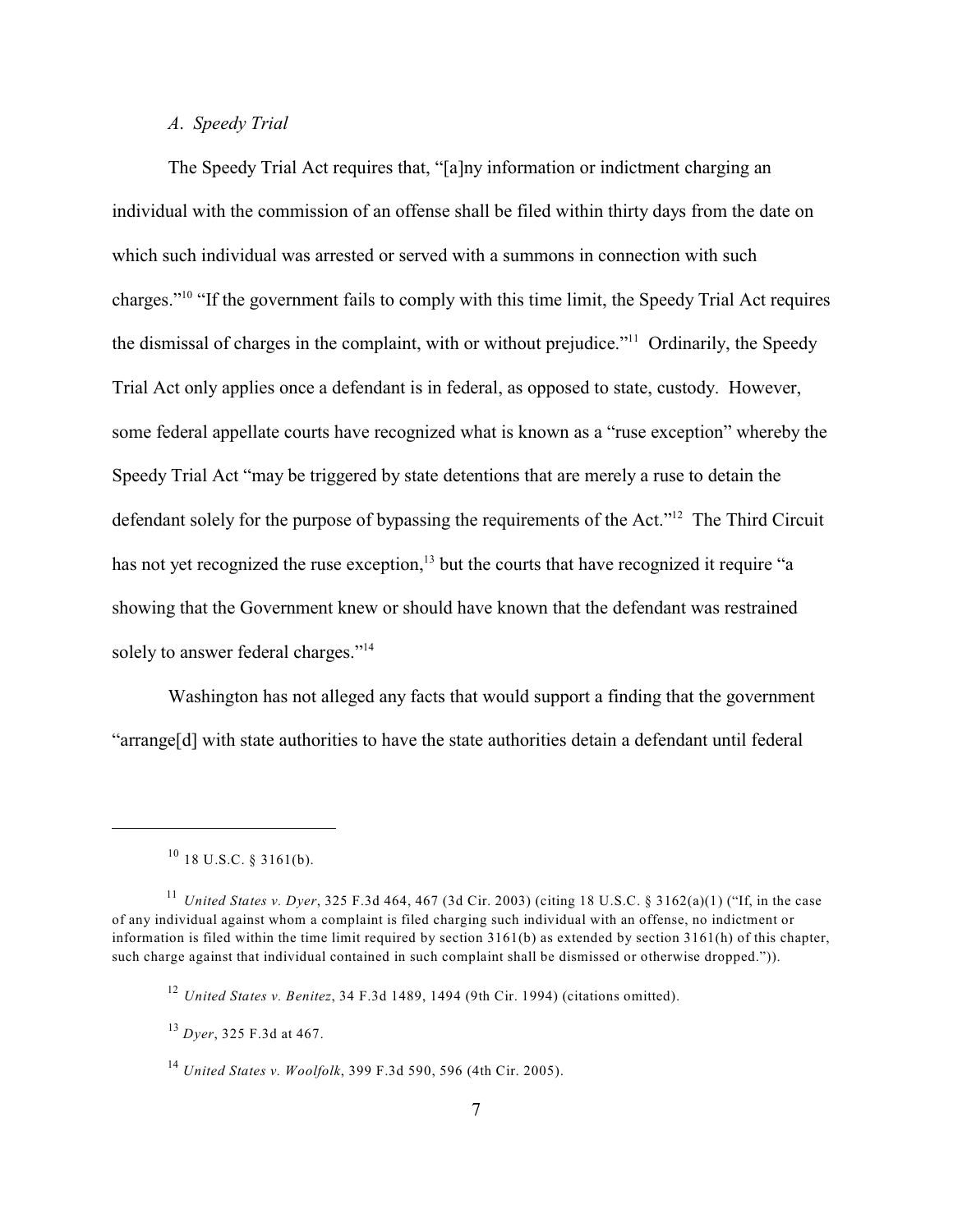authorities [were] ready to file criminal charges."<sup>15</sup> The fact that federal agents may have participated in the investigation and arrest along with the Philadelphia police does not meet this standard, as the Speedy Trial Act is not triggered when a defendant is arrested by federal authorities and then charged with state law violations.<sup>16</sup> The criminal docket from the state court shows that the case initially was actively pursued in state court: Washington and two of his codefendants were arraigned on February 9, 2007 and bail was set on that date. Preliminary motions were filed and hearings were held in April of  $2007$ .<sup>17</sup> The state-law charges were withdrawn on May 14, 2007, after the federal indictment issued, but there is no indication that the Pennsylvania authorities were not prepared to prosecute Defendant's case.

Moreover, even if counsel had moved for dismissal for violation of the Speedy Trial Act, and even if the Court had found a violation, there are no allegations that would have supported dismissal with prejudice instead of dismissal without prejudice, which would have permitted the government to re-indict Defendant.<sup>18</sup> Thus, as Defendant would have obtained no benefit from a motion to dismiss on Speedy Trial Act grounds, he suffered no prejudice from counsel's decision

<sup>&</sup>lt;sup>15</sup> Benitez, 34 F.3d at 1494.

*See, e.g., United States v. Beede*, 974 F.2d 948, 950 (8th Cir. 1992); *United States v. Bagster*, 915 F.2d 16 607, 609-10 (10th Cir. 1990); *United States v. Amuny*, 767 F.2d 1113, 1120 (5th Cir. 1985).

*Commonwealth v. Washington*, Docket No. MC-51-CR-0006445-2007 (Municipal Court of Philadelphia 17 County, Pa.).

 $18$  In deciding whether to dismiss with or without prejudice, the court must consider "the seriousness of the offense; the facts and circumstances of the case which led to the dismissal; and the impact of a reprosecution on the administration of this chapter and on the administration of justice." 18 U.S.C. § 3162(a)(2). The factors in this case would have favored dismissal without prejudice, given the seriousness of the offenses, the relatively short period of time between arrest and federal indictment (three months), and the fact that both the state and federal authorities had jurisdiction over the case.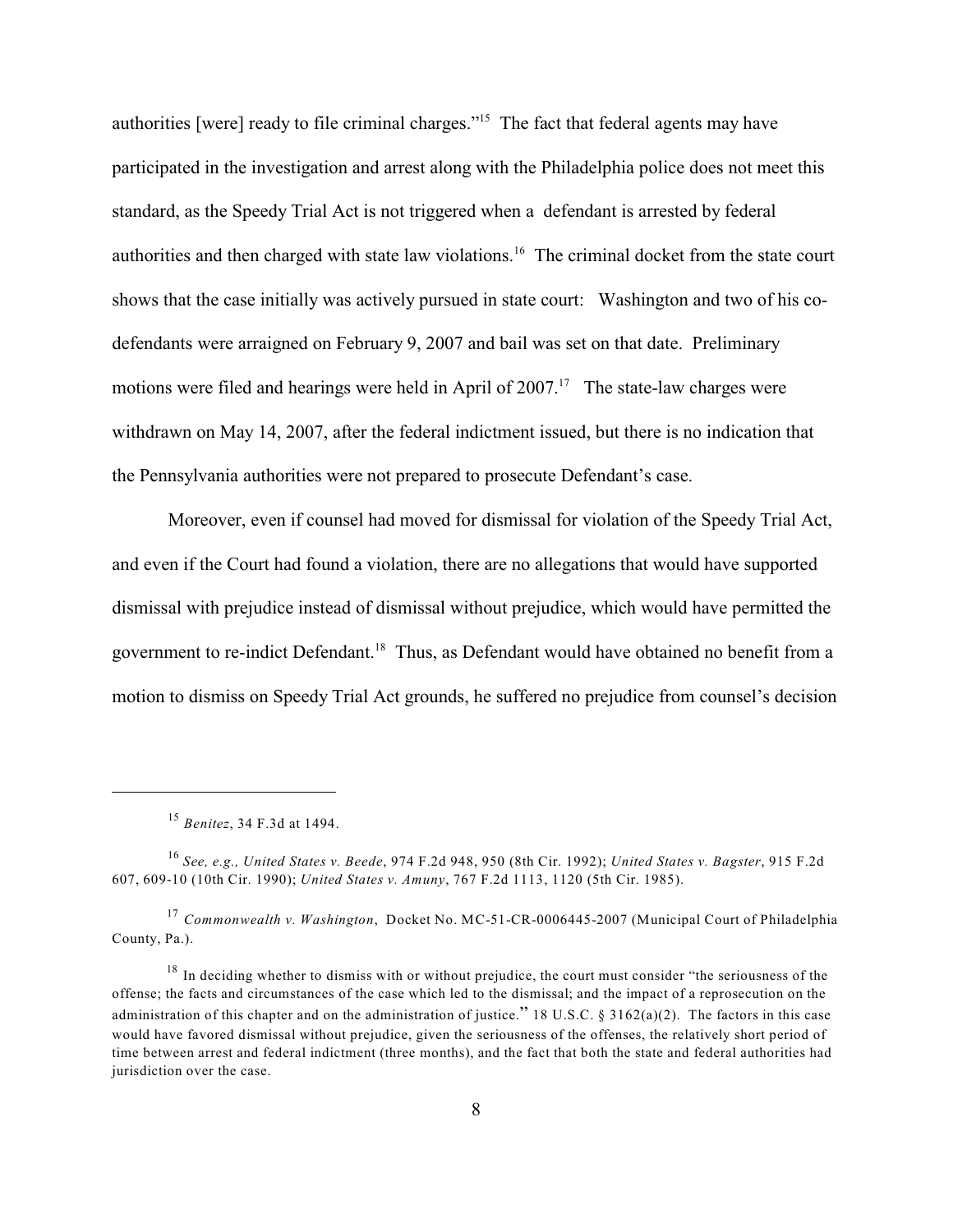not to pursue such a course.<sup>19</sup>

## *B. The Testimony of the Cooperating Witness*

At trial, a cooperating witness, who was not criminally charged, testified that Defendant Niema Simpson and she opened mailboxes at the South Street UPS store and another UPS store located at 1735 Market Street in Philadelphia on May 15, 2006.<sup>20</sup> The cooperating witness testified that she and Simpson were driven to the UPS Stores by Simpson's brother.<sup>21</sup> However, the witness was unable to identify Washington as the driver in the courtroom or from a photograph presented to her in court.<sup>22</sup> The witness testified that she had been able to identify the driver in a photograph shown to her at the grand jury proceeding years before, but because of the passage of time she could not identify him at the trial.<sup>23</sup> When the photograph was shown to the witness, it was also briefly shown on the monitors visible to the jury, and counsel promptly objected.<sup>24</sup> Washington argues that counsel was ineffective for failing to move for a mistrial, failing to request that the jury be questioned about the effect of the photograph on jurors' ability

 $^{20}$  N.T. 7/24/09 at 234-49.

<sup>&</sup>lt;sup>19</sup> Defendant's argument of undue delay in violation of the Sixth Amendment fares no better. As the Court of Appeals has held: "Only if the period of delay is 'presumptively prejudicial' do we apply the *Barker v. Wingo* balancing test to determine if a violation of a defendant's Sixth Amendment speedy trial rights occurred. *See United States v. Dent*, 149 F.3d 180, 184 (3d Cir.1998) (citing *Barker v. Wingo*, 407 U.S. 514, 530, 92 S. Ct. 2182, 33 L. Ed. 2d 101 (1972)). Under that four-factor test we consider: (1) the length of the delay; (2) the reason for it; (3) the defendant's assertion of his speedy trial right; and (4) any prejudice to the defendant." *United States v. Corbin*, Nos. 11-2767, 11-4032, 13-1084, 2015 WL 1786989 at \* 1 (3d Cir. Apr. 21, 2015). Defendant has alleged no facts that would support a finding that any alleged delay was "presumptively prejudicial."

 $^{21}$  Co-Defendant Simpson, who pleaded guilty, testified that she introduced Washington as her brother to the cooperating witness. N.T. 7/23/09 at 6 [excerpt at Doc. No. 313].

 $^{22}$  N.T. 7/24/09 at 229-230, 232-33.

 $^{23}$  N.T. 7/24/09 at 233.

 $^{24}$  N.T. 7/24/09 at 230.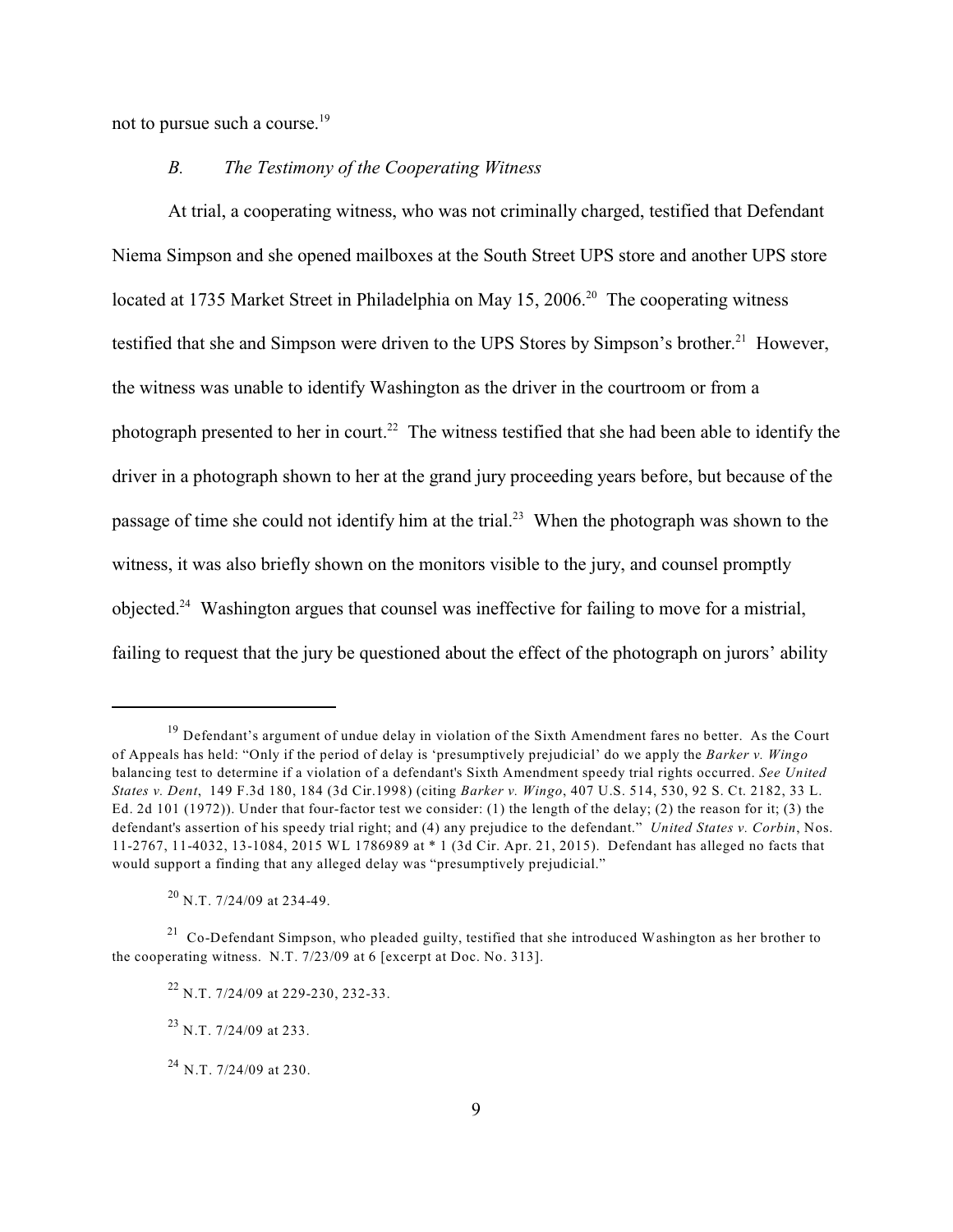to remain impartial, and failing to cross-examine the witness.

None of these arguments provides grounds for finding ineffective assistance of counsel. It appears that the photograph was visible to the jury for a "split second,"<sup>25</sup> but in any event, the witness was unable to identify Washington either in the courtroom or from the photograph. There was no basis for a mistrial or for questioning the jury. If anything, it would have been helpful to Washington for the jury to see that the witness could not identify him when presented with a photograph of him, and defense counsel, Mr. Spade, made this point effectively in his closing argument.<sup>19</sup> To cross-examine the witness on the question of identification would only have given the witness an opportunity to make the identification the government had been unable to obtain on direct examination. Other defense counsel thoroughly cross-examined the witness on the other aspects of her testimony, such that additional questions from Mr. Spade would have been cumulative. $20$ 

## *C. The Testimony of Co-Defendant Mark Rimes*

Washington argues that his counsel should have moved to exclude all testimony from codefendant Mark Rimes, who pleaded guilty before trial. According to Washington, Rimes was incompetent and at his plea colloquy he called the indictment a "bunch of lies," which contradicted his testimony at trial. Washington presents no legal basis, however, for the exclusion of Rimes's testimony. Rimes was not at any time adjudged incompetent, and his contradictory statements regarding the truth of the government's accusations against him and

 $^{25}$  N.T. 7/29/09 at 243.

 $^{19}$  N.T. 7/29/09 at 243-44.

 $^{20}$  N.T. 7/24/09 at 267-74.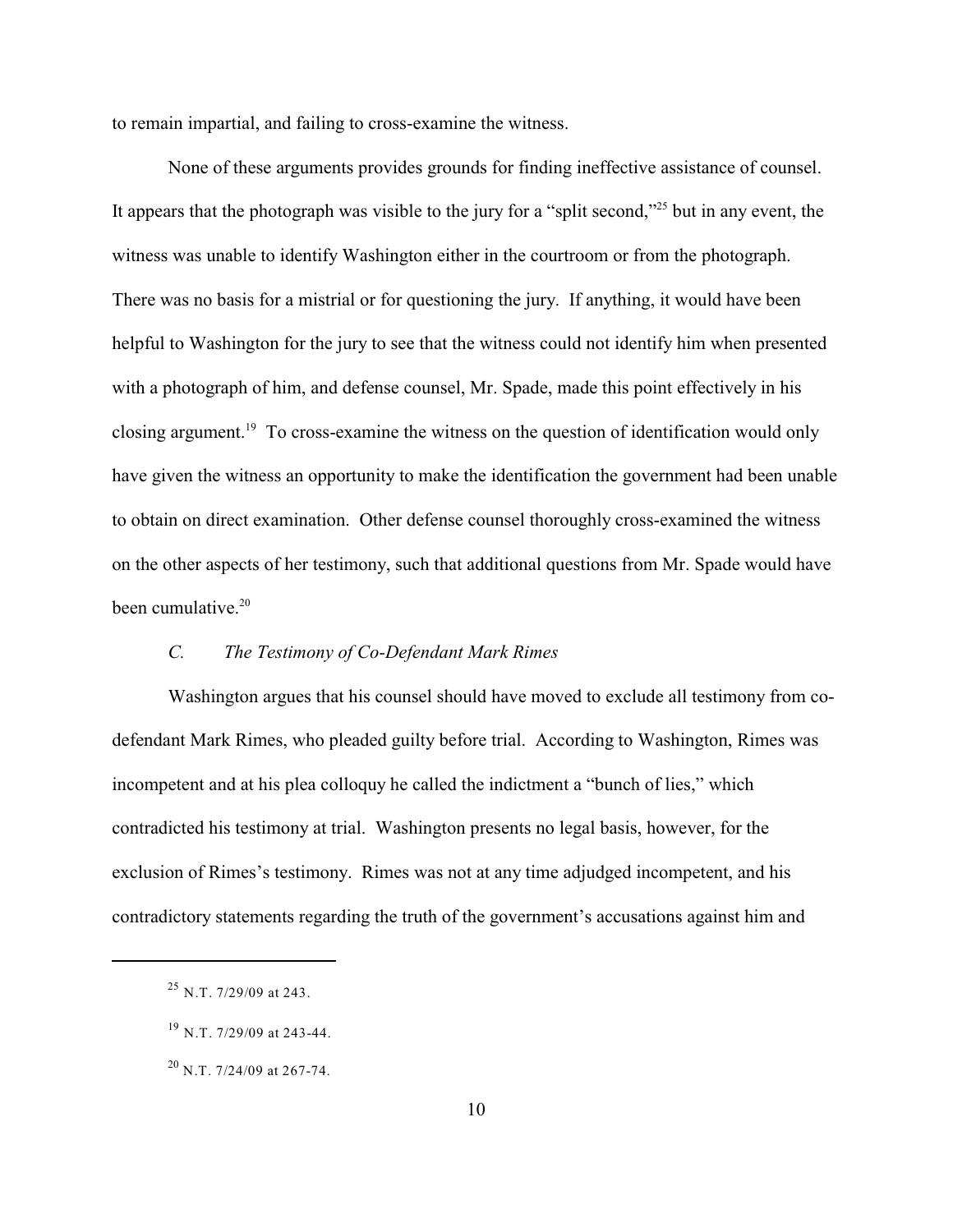Washington went not to Rimes's competency as a witness but to his credibility. Washington's counsel vigorously cross-examined Rimes on statements made at the time Rimes pleaded guilty.<sup>21</sup> Counsel also throughly cross-examined Rimes on his trial testimony.<sup>22</sup> "Rare are the situations in which the wide latitude counsel must have in making tactical decisions will be limited to any one technique or approach."<sup>23</sup> Washington has not shown that his counsel's approach in this case was unreasonable.

#### *D. Severance*

Washington also argues that his counsel was ineffective for failing to move to sever Washington's trial from Jones's after the Court granted the government's 404(b) motion to allow evidence of a prior conspiracy that implicated Jones but not Washington. However, as the Court held in denying the post-trial motions, severance was not warranted. The Third Circuit held, in a similar case, that the contention that the evidence related to "an entirely separate conspiracy which affected [other defendants] by implication" did not require severance.<sup>24</sup> "The introduction" of evidence more damaging to one defendant than another does not entitle the seemingly less culpable defendant to a severance. Further, the mere introduction of other crimes evidence against one defendant does not entitle a co-defendant to a separate trial. The inquiry is whether the jury can reasonably be expected to compartmentalize the evidence against each defendant."<sup>25</sup>

 $^{21}$  N.T. 7/27/09 at 52-55; 57-59.

 $^{22}$  N.T. 7/27/09 at 62-67.

*Harrington v. Richter*, 562 U.S. 86, 106 (2011) (internal quotation marks omitted). 23

*United States v. McGlory*, 968 F.2d 309, 340 (3d Cir. 1992). 24

<sup>&</sup>lt;sup>25</sup> *Id.* (citations omitted).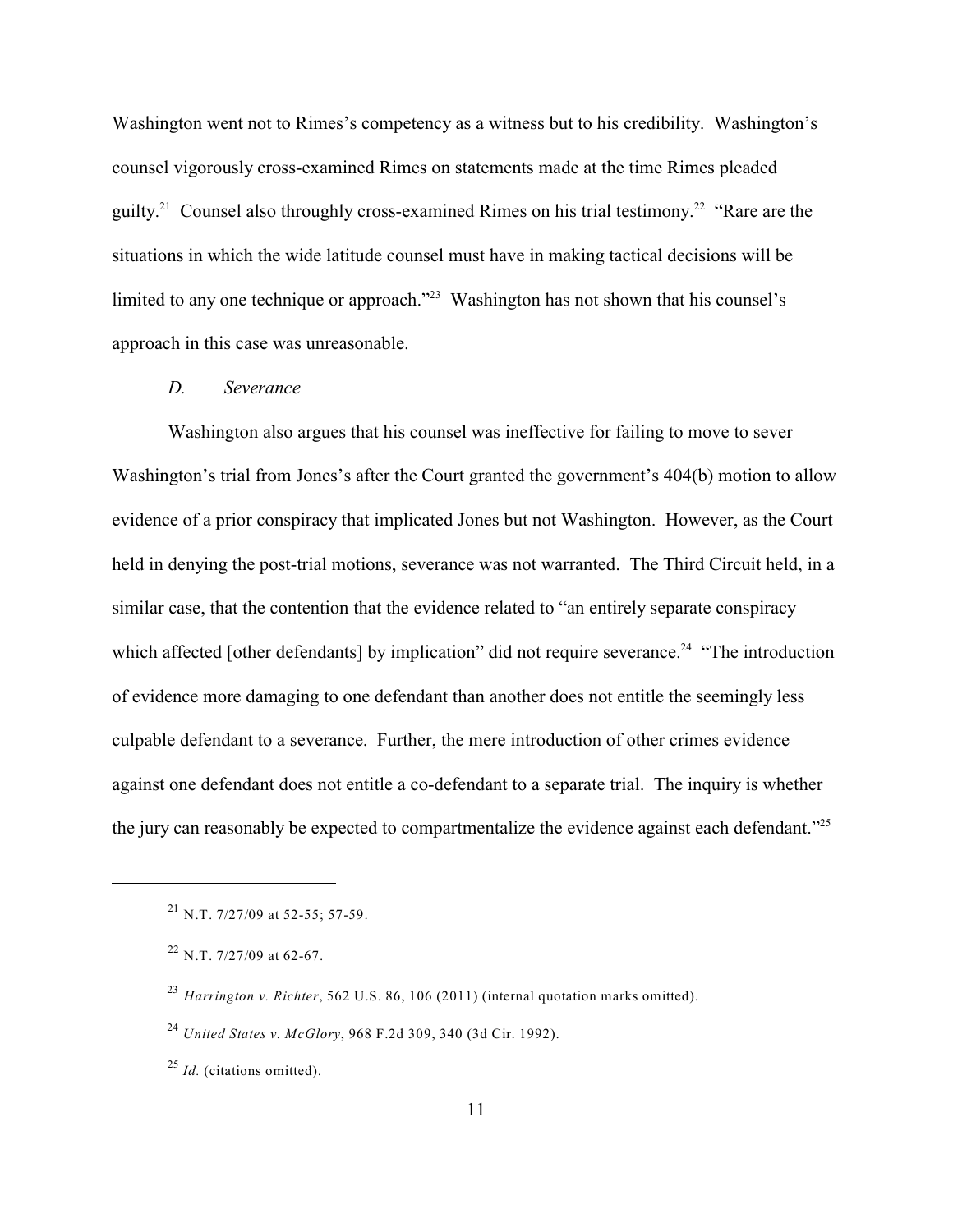In this case the jury received appropriate limiting instructions and the jury was able to compartmentalize the evidence, as shown by the acquittal of a co-defendant. Thus, even if counsel erred in failing to move for a severance, Washington cannot show that counsel's alleged failure resulted in unfair prejudice.

#### *E. Jury Charge*

Washington and Jones both argue that their attorneys were ineffective for failing to object to an erroneous jury charge. The original transcript of the jury charge reported that the Court defined one of the elements of a conspiracy as requiring that the government prove that "the defendant joined the agreement or conspiracy knowing of its objective to possess with the intent to distribute cocaine and intending to join together with at least one other alleged **conspiracy** to achieve that **objection**."<sup>26</sup> Defendants maintain that because the Court admitted evidence of an uncharged, earlier conspiracy involving Jones, the jury could have convicted them based on that conspiracy, instead of the one charged in the indictment. The Court need not rule on the merits of this argument, however, because the highlighted language from the transcript is an unfortunate scrivener's error. The electronic sound recording of the Court's delivery of the jury charge has been placed on the docket, and from the recording, there can be no dispute that the Court instructed the jury that "the defendant joined the agreement or conspiracy knowing of its objective to possess with the intent to distribute cocaine and intending to join together with at least one other alleged **conspirator** to achieve that **objective**."<sup>27</sup> Counsel did not err, because the

 $^{26}$  N.T. 7/30/09 at 73 [Doc. No. 358] (emphasis added).

<sup>&</sup>lt;sup>27</sup> Audio File 7/30/09 at approx. 2:12:32-2:13:40 [Doc. No. 496]. The Court also distributed copies of the written charge to counsel and the jury that contained the language as read in court.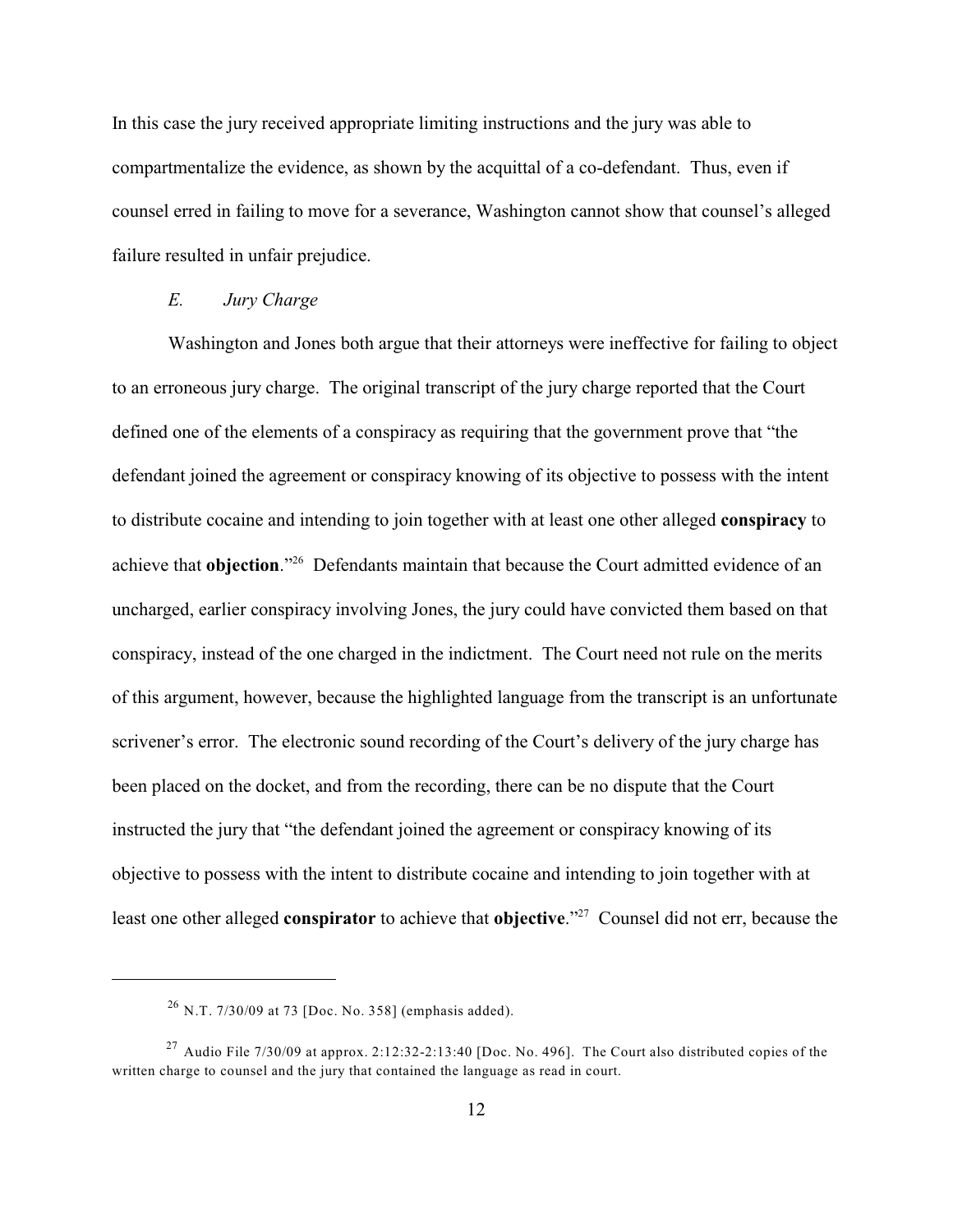jury instruction was correct as given to the jury.

## *F. Jones's Appellate Counsel*

Jones argues that his attorney on appeal failed to raise sufficient arguments concerning the admission of the evidence of the earlier conspiracy and the evidence collected at the time of Jones's arrest. However, counsel unquestionably raised both of these issues on appeal, and the Third Circuit ruled directly on these issues.<sup>26</sup> As the Court of Appeals held, the standard of review for both of these issues was whether this Court abused its discretion in admitting the evidence.<sup>27</sup> Jones has not explained what arguments counsel could have made that would have overcome this hurdle, when trial counsel (whom Jones acknowledges to have been effective) was unable to persuade this Court to exclude the evidence. Finally, Jones also briefly mentions that counsel failed to appeal certain sentencing issues, but offers no further explanation of the sentencing argument, and the Court will not further address these conclusory allegations.<sup>28</sup>

## **V. CONCLUSION**

Having considered Defendants' arguments, the Court concludes that there is no basis for relief and the motions will be denied without a hearing. Because Defendants have not made a substantial showing of the denial of a constitutional right, no certificate of appealability will be issued.<sup>29</sup>

An appropriate Order will be entered.

*Washington*, 543 F. App'x at 178-79. 26

 $^{27}$  *Id.* 

*United States v. Thomas,* 221 F.3d 430, 437 (3d Cir. 2000). 28

*See* 28 U.S.C. § 2253(c)(2); *Slack v. McDaniel*, 529 U.S. 473, 484 (2000). 29